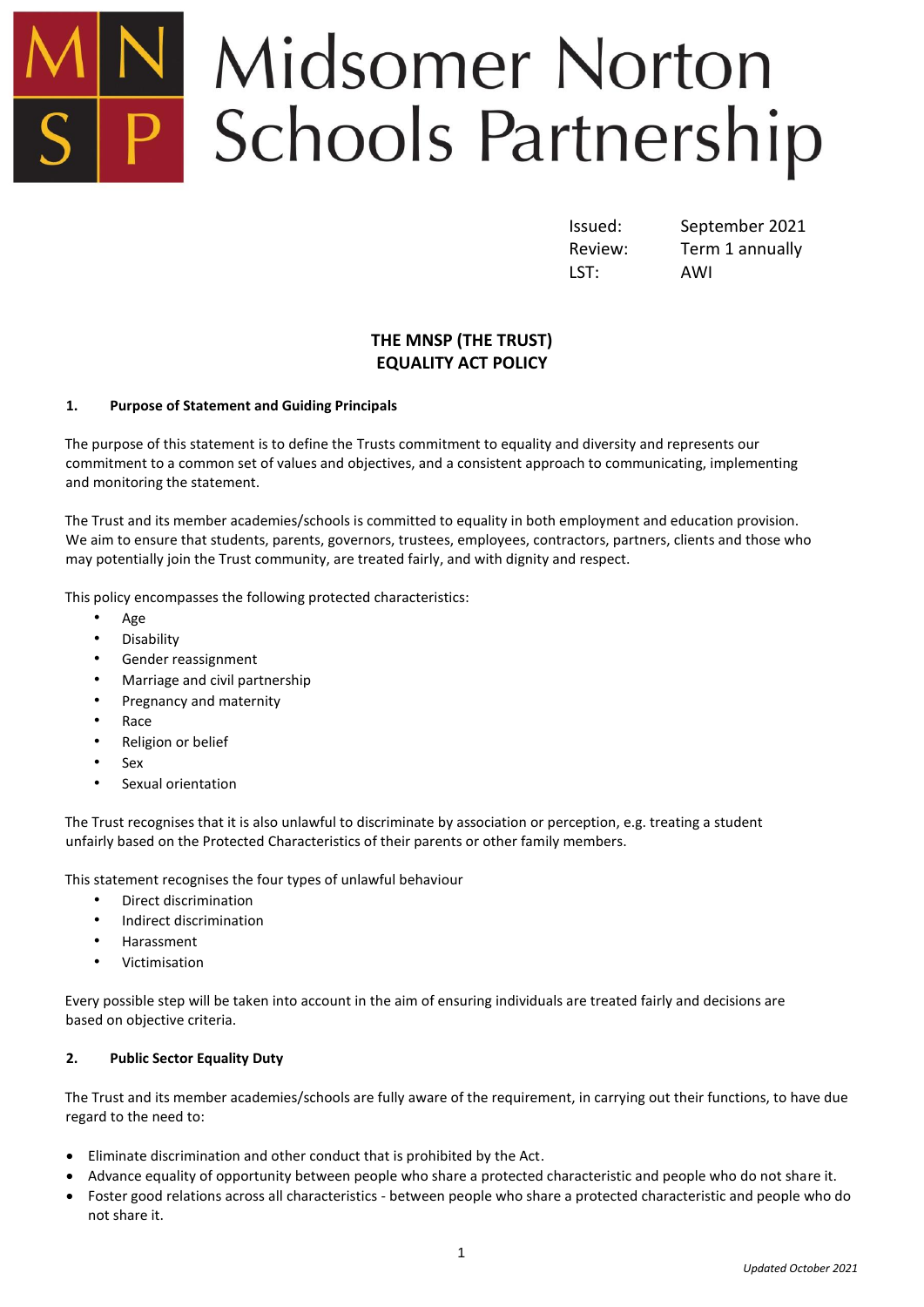Due regard means giving relevant and proportionate consideration to the duty. For the Trust and its member academies/schools this means that:

- We will be aware of the duty and have due regard when making decisions and will assess whether it may have a particular implication for people with a particular protected characteristic.
- We will consider equality implications before and the time a policy is developed and will keep those implications under review on a continuing basis.
- We will ensure that the duty is integrated into the carrying out of the school/the Trust functions.

In accordance with its obligations under the [Equality Act 2010 \(Specific Duties\) Regulations 2011,](https://www.gov.uk/government/publications/the-equality-act-2010-specific-duties-regulations-2011) the Trust will draw up and publish equality objectives (*[Appendix 1](#page-3-0)*) every four years and annually publish information *([Appendix 2](#page-4-0)*) demonstrating how it is meeting the aims of the public sector equality duty. Where there are school specific objectives, such objectives will be published for that individual school website.

# **3. Links with Other Policies or Legislation**

This statement applies to every policy, procedure and guidance document that is produced in relation to students, staff, parents and Governors.

This statement is underpinned by the Equality Act 2010 ("the Equality Act").

Other Trust policies which link to this statement are:

- **SEN Policy**
- **Exclusion Policy**
- Admissions Policy
- All Employment Policies

# **4. Equality Statement**

The Trust will ensure that equal opportunities and the principles of fairness underpin all aspects of policy, procedure, education provision, consultation and decision making.

The Trust is committed to equality in its delivery of education, whether or not the service is directly provided by us or contracted out to a third party provider.

The Trust aims to provide high quality education services, making sure services are easily accessible. We will improve what we do by continuing to consult with staff, students, parents and governors, their communities and partners about equalities issues. We will promote our equal opportunities policy in our contact with parents, staff, governors and external organisations.

We will make every effort in creating equality of opportunity in order to ensure they are accessible and fair to everyone. Every person has the right to be treated fairly, regardless of race, gender, sexuality, disability, age culture, religion, nationality or caring responsibilities.

Where necessary we will implement reasonable adjustments, or additional support, to ensure equality of access to an education and suitable working environment.

Our staff and governors who agree and deliver our education provision will recognise diversity and demonstrate a proactive approach in their day-to-day work. They will ensure that everyone is treated fairly, recognising special needs and understanding differences.

Behaviour will reach our high standards of conduct (staff and students) and the learning environment we provide will be safe and accessible for those studying and working.

The Trust will adhere to statutory Government legislation and give consideration to other relevant guidance, which aim to make sure that everyone is treated with equity.

The Trust will not tolerate any form of discriminatory behaviour against members of the academy/school community.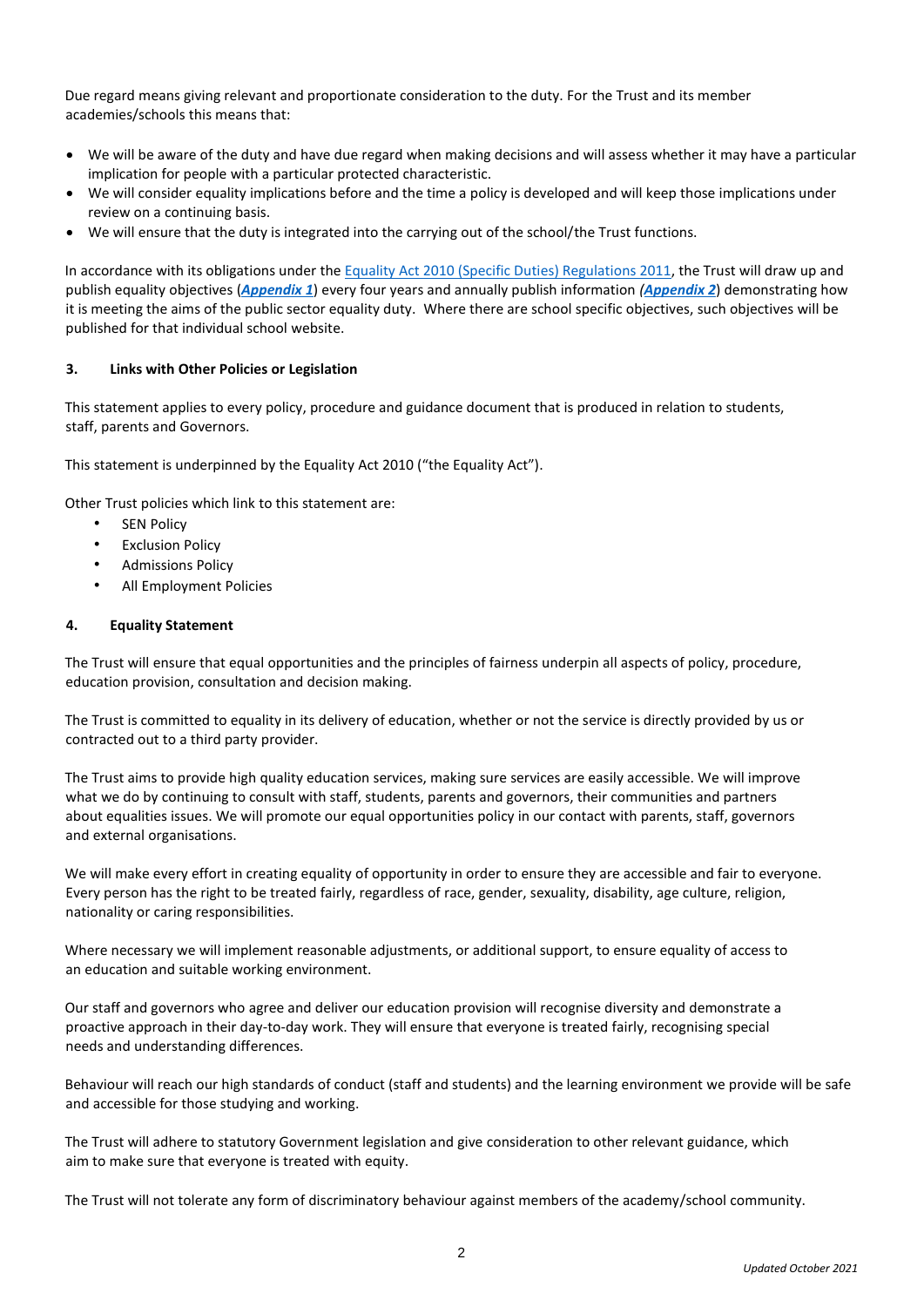# **5. Employment**

The Trust is committed to ensuring that employees have equal access to jobs, training, and professional development opportunities

All employment policies refer to the provisions of the Equality Act.

The Trust recognises that it has broader responsibilities to employees and situations that may be covered by the Act. For example, an employee with parental or caring responsibilities for a disabled dependent may have rights under the Act which the Academy would need to consider.

All recruitment will be undertaken with regard to the obligations set down by the Equality Act and applications will be monitored to report on recruitment activity, in line with the Act.

Age is a protected characteristic in relation to employment, but does not apply to students in the academies/schools.

Employees who are in breach of this statement will be dealt with under the Trust disciplinary policy.

# **6. Student Provisions**

The Trust and its member academies/schools will ensure that students are provided with appropriate support to recognise their individual needs. This includes protection under the Act extending the reasonable adjustment duty to require schools to provide auxiliary aids and services to disabled students.

All policies relating to the provision of education, the curriculum, behaviour for learning, attendance, exclusion, medical treatment and Child Protection and safeguarding policies should consider the provisions and duties of the Act.

# **7. Contractors and Service Providers**

The Trust will ensure that all service providers that are contracted to provide services to students, staff or visitors will comply with Equalities legislation.

Where services are deemed not to meet Trust standards, in relation to equal opportunities and fairness, contracts may be terminated.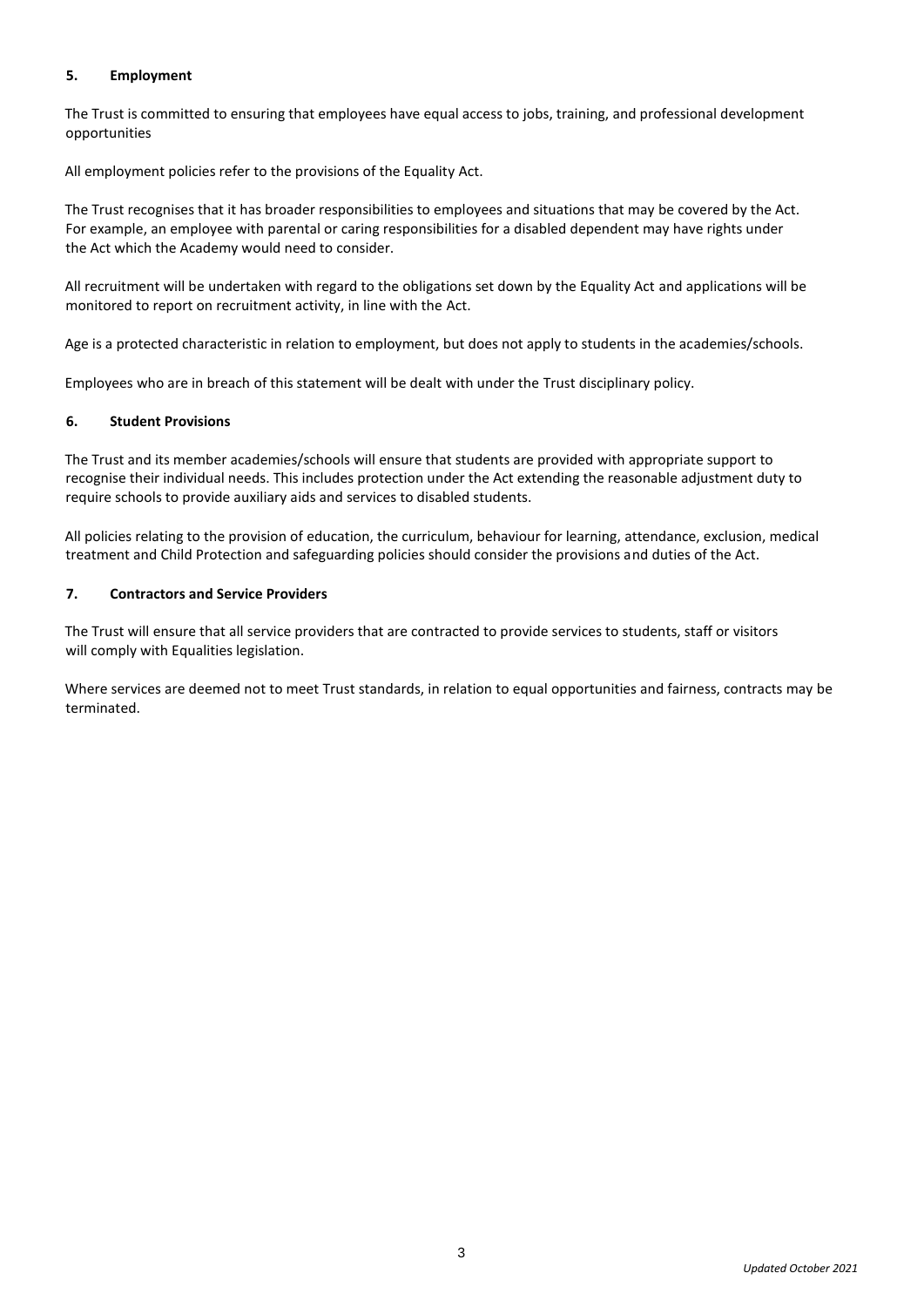# <span id="page-3-0"></span>**The Trust Equalities Objectives**

In setting our objectives for we are guided by the following 9 principles:

- 1. All learners are of equal value
- 2. Recognise and respect difference
- 3. Foster positive attitudes and relationships and a shared sense of cohesion and belonging
- 4. Observe good equalities practice in staff recruitment, retention and development
- 5. Aim to reduce and remove inequalities and barriers that already exist
- 6. Consult and involve widely
- 7. Society as a whole should benefit
- 8. Base our practices on sound evidence
- 9. Measurable objectives

# **Objectives- Agreed and Published Sept 2019** *(to be reviewed annually and updated every 4 years (2023).*

- By the end of the school year, the percentage of boys in key stage 2 achieving age related expectation in writing will be at the national level at least for KS1 and KS2.
- By the end of the school year, progress for boys in English at GCSE will be Progress 8 (0) for the Trust.
- Disadvantaged children will make progress in line with 'others' nationally at all key stages.
- Children with a special educational need or a disability, will make progress in line with 'others' nationally at all key stages.
- We will work to ensure that there is more equal representation of genders in each of the four quartiles of pay in the Trust.
- We will ensure that there are more people with protected characteristics on our Trust Board and Local Governing Bodies.
- We will ensure that all children and staff no matter their sexual orientation, are treated fairly and supported.

# **In order to satisfy the public sector equality duty we have undertaken the following over the last academic year (2020/21):**

# **a) Eliminating discrimination:**

- We have published clear policies relating to behaviour, bullying, recruitment and pay where the importance of avoiding discrimination and other prohibited conduct is expressly set out.
- Our Trust Board and LGB meetings discuss and reinforce equality duties.
- We have supported staff training on equality issues.
- We have worked across school to support the BLM movement and raise awareness of unconscious bias.
- We have adopted as our charity of the year the Stephen Lawrence Foundation and provided funds raised at school charity events to the foundation for their work with children from disadvantaged backgrounds.

# **b) Advancing equality of opportunity:**

- We publish achievement data showing how pupils with different characteristics are performing.
- We have published clear plans in the Trust and School Improvement Plans to show our focus on pupils with different characteristics.
- We collect data and adjust programmes where necessary, to ensure pupils with different characterises can access educational visits and extra-curricular activities.
- We have provided post 16 students with bursaries to support their studies.
- We have supported PP and SEND children during lockdown by having them in school and ensuring their have electronic devices to work on. To date the Trust has provided over 2,500 electronic devices for use by children.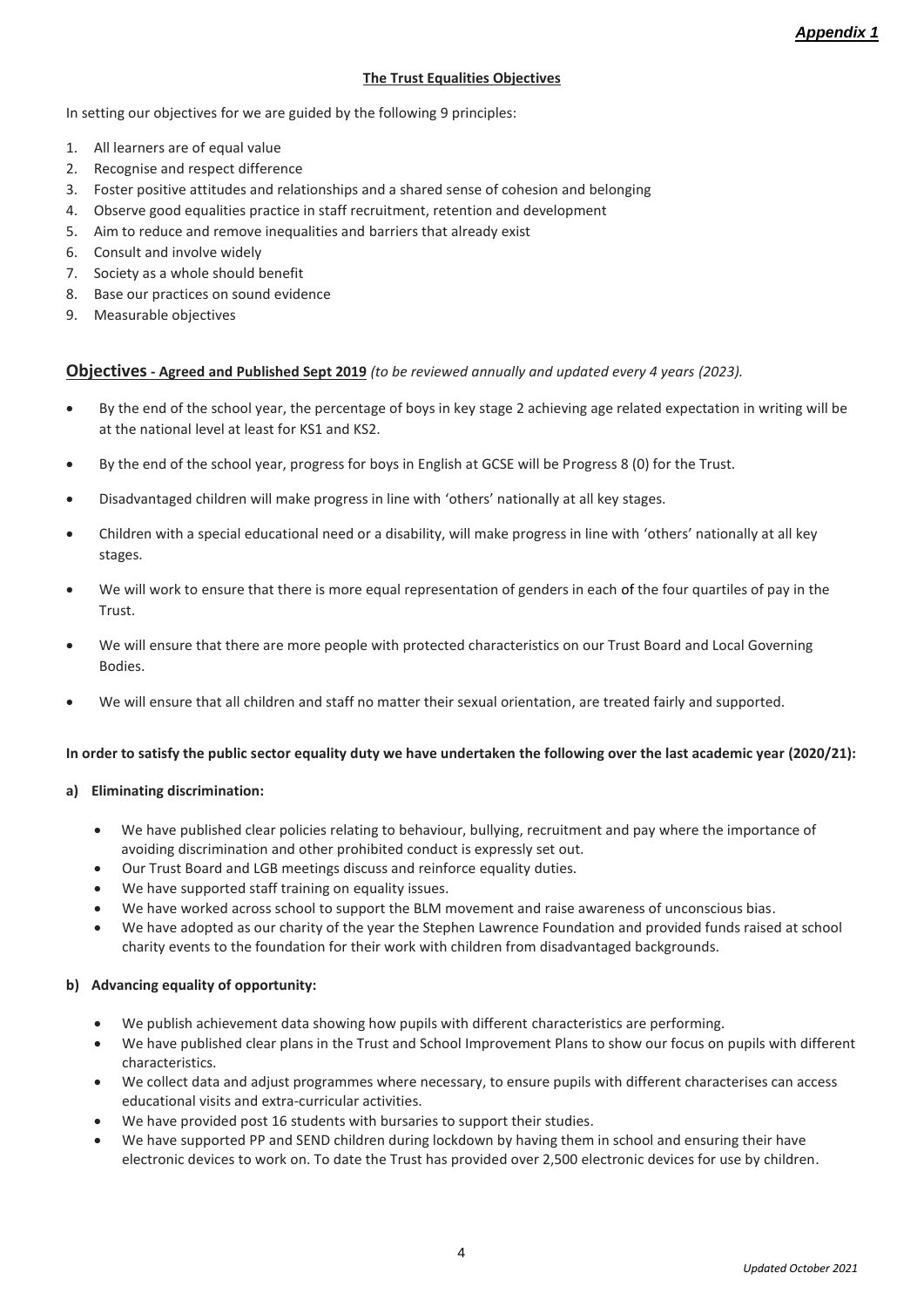# **c) Fostering good relations**

- Our curriculum offer across all schools (published on websites), highlights a curriculum which promotes tolerance or understanding of others (e.g. religion, culture, race, etc.).
- We have robust anti-bullying policies.
- We use assemblies to focus on equality issues.
- All schools work with the local community or other schools to encourage appreciation of diversity.
- We have engaged with outside speakers to raise awareness of issue relating to discrimination.
- <span id="page-4-0"></span>Specific days are used in schools to find out about the protected characteristics.